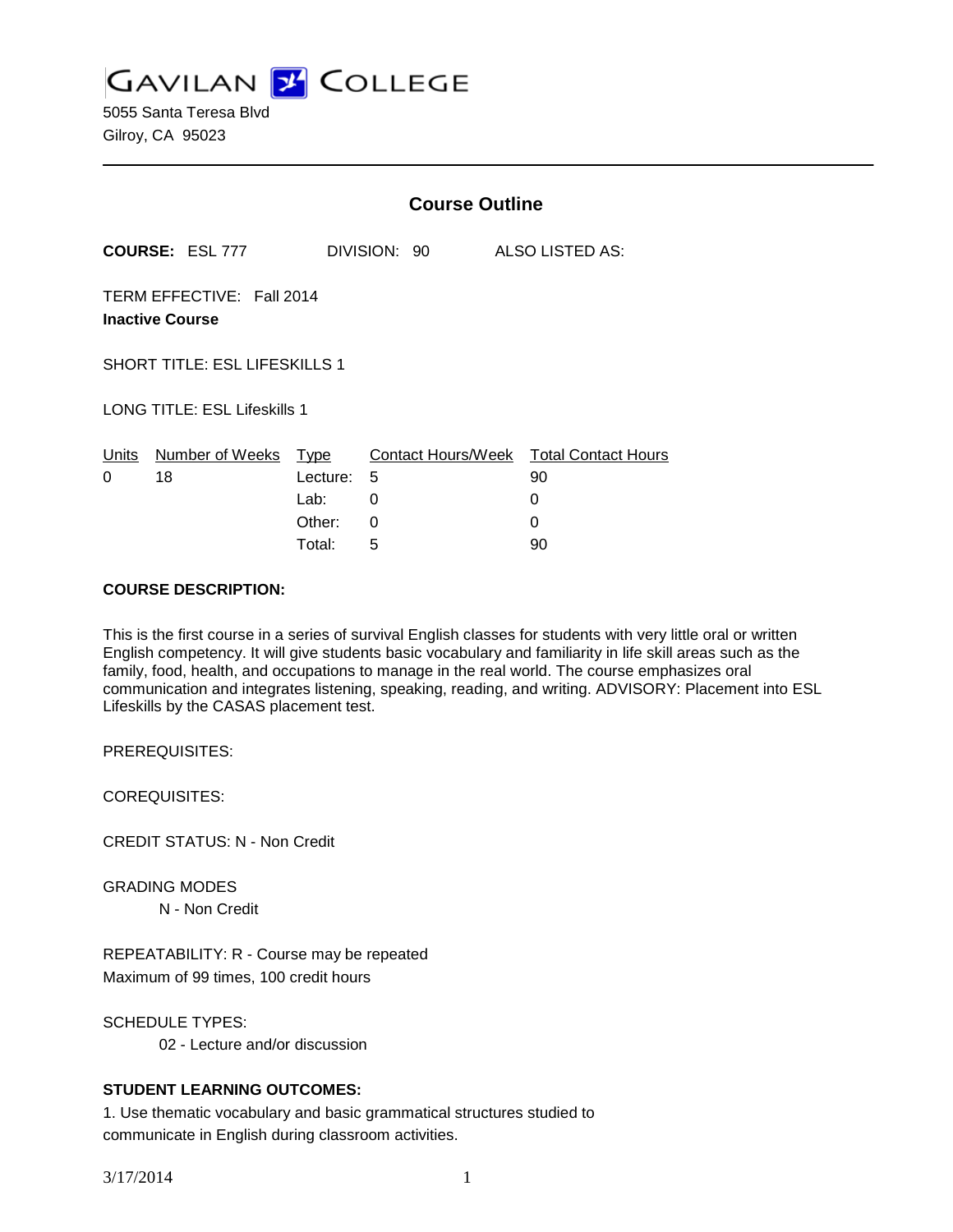ILO: 1, 2, 4 Measure: small/large group discussion, pair activities, oral interviews 2. Ask and answer simple questions about issues that affect their daily lives (personal information, family, housing, time, clothes, shopping) ILO: 1, 2, 4 Measure: small/large group discussion, pair activities, oral interviews 3. Write simple sentences using thematic vocabulary to express likes, dislikes, personal experiences, etc ILO: 1, 2, 4 Measure: textbook assignments, written work 4. Apply thematic vocabulary and basic grammatical structures in real world situations. ILO: 1, 2, 4 Measure: self-evaluation 6. Demonstrate class and study skills necessary for success in next level. ILO: 1, 2, 4 Measure: textbook assignments

## **CONTENT, STUDENT PERFORMANCE OBJECTIVES, OUT-OF-CLASS ASSIGNMENTS**

Inactive Course: 03/10/2014

20 Hours

#### CONTENT:

Introductory information: The student will begin by learning to use basic greetings, make introductions, and give personal data (name, gender, age, marital status, address, phone number, etc.). Classroom vocabulary will be introduced and learned to enable simple in-class communication in English. Colors, numbers, and the English alphabet will be presented and practiced as well as handwriting skills. HOMEWORK: Written textbook assignments; vocabulary memorization PERFORMANCE OBJECTIVES: Students will be able to greet one another, introduce themselves and give personal information, both orally and in written form.

20 Hours

#### CONTENT:

Family: The student will learn vocabulary related to topic of the family, will name family members, and identify family relationships. In talking about his/her family, the student will learn adjectives to better describe people, places, things, and feelings. Communication will focus on being able to discuss his/her family HOMEWORK: Written textbook assignments; vocabulary memorization

PERFORMANCE OBJECTIVES: Students will be able to name, identify and describe family members.

# 20 Hours

#### CONTENT:

Housing: The student will learn vocabulary related to the topic of housing and will be able to name the rooms, furniture, and activities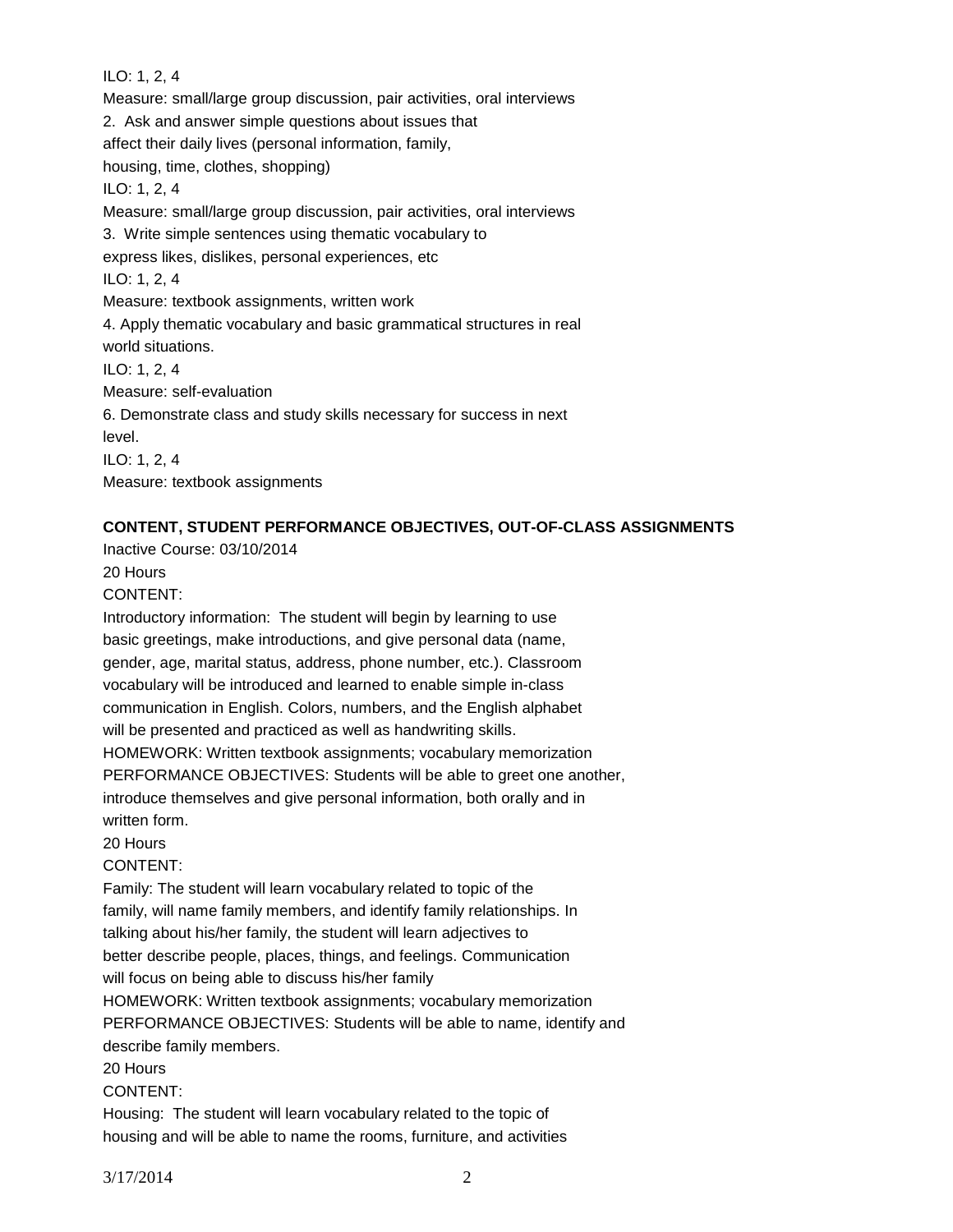done in the house. The student will be able to report housing problems to the landlord and describe his/her own house or apartment. Communication will focus on being able to discuss the topic of housing. HOMEWORK: Written textbook assignments; vocabulary memorization PERFORMANCE OBJECTIVES: Students will be able to name the rooms of a house, list the furniture and discuss the activities done within each. They will also be able to discuss problems related to housing. 15 Hours

## CONTENT:

Time: The student will learn vocabulary related to the topic of time and will practice telling time. The student will be able to identify days, months, years, dates, and holidays using cardinal and ordinal numbers. Communication will focus on being able to ask and answer questions about time in different contexts.

HOMEWORK: Written textbook assignments; vocabulary memorization PERFORMANCE OBJECTIVE: The student will be able to tell time in English.

10 Hours

CONTENT:

Clothes/Shopping: The student will learn vocabulary related to the topic of clothing and shopping. The student will be able to name articles of clothing, describe what someone is wearing, state the cost and size of items, and use money to pay for items in a shopping context. Communication will focus on being able to ask and answer questions about clothing and shopping. HOMEWORK: Written textbook assignments; vocabulary memorization PERFORMANCE OBJECTIVES: The student will be able to name and describe clothing, talk about sizes and cost, and pay for them. 2 Hours

CASAS testing

# **METHODS OF INSTRUCTION:**

Students practice conversation, role play, dialog, reading, writing practice, dictation. Activities are based on thematic topics for communicative competence. Teaching methods: TPR, the Natural Approach, the Communicative Approach, Cooperative Learning, Experiential Learning.

# **METHODS OF EVALUATION:**

# **REPRESENTATIVE TEXTBOOKS:**

Adelson-Goldstein, Step Forward Intro, Oxford University Press, 2007, Jenkins, Standout Basic, Thomson Heinle, 2008, Heinle, Picture Dictionary, Heinle, 2005, Molinsky and Bliss, ExpressWays 1, Longman, 1996, Brown, New Vistas Getting Started, Longman, 1998, Tanaka and Ferrel, English Extra, Longman, 1998, or other appropriate college level text. Reading level of text: Survival ESL grade. Verified by: M. Sanidad

3/17/2014 3